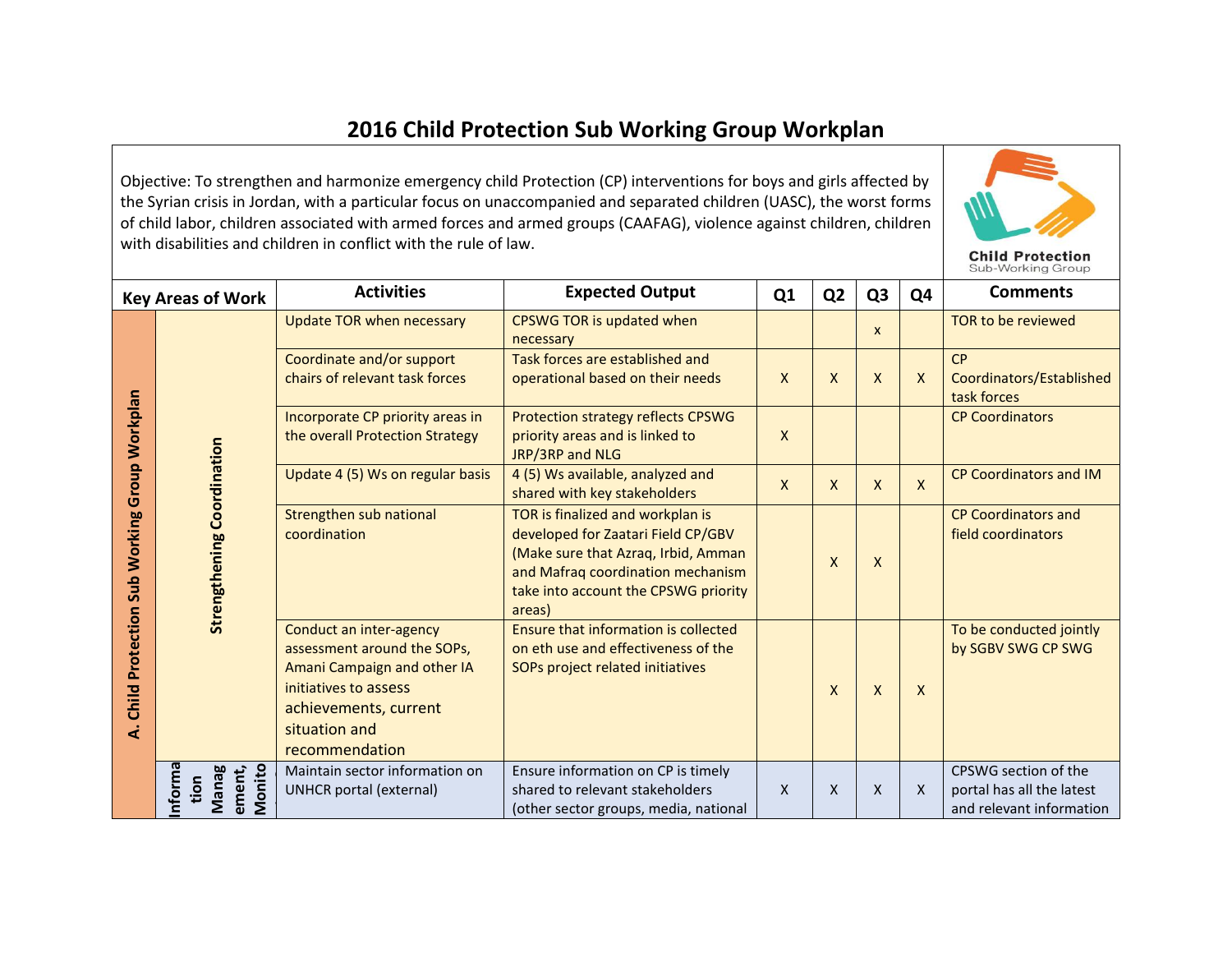|                                                  | Produce CP briefing note                                                                                                                                                                                                                                                                                                                                                                            | CP coordination mechanisms, HCT<br>etc)                                                                                                                                              | $\mathsf{x}$ |              | $\mathsf{X}$              |              | Draft briefing note<br>available                                                                             |
|--------------------------------------------------|-----------------------------------------------------------------------------------------------------------------------------------------------------------------------------------------------------------------------------------------------------------------------------------------------------------------------------------------------------------------------------------------------------|--------------------------------------------------------------------------------------------------------------------------------------------------------------------------------------|--------------|--------------|---------------------------|--------------|--------------------------------------------------------------------------------------------------------------|
|                                                  | Capacity building of partners on<br>data collection, analysis,<br>response planning and<br>monitoring                                                                                                                                                                                                                                                                                               | Sector members are oriented on the<br>IM products and their use                                                                                                                      | $\mathsf{x}$ | $\mathsf{X}$ | $\boldsymbol{\mathsf{X}}$ | $\mathsf{x}$ | CP Coordinators and IM                                                                                       |
|                                                  | Briefings/presentations/trainings<br>on relevant CP policy guidelines,<br>standards and tools<br>(international and national) to<br>the members                                                                                                                                                                                                                                                     | Information and trainings on CP<br>relevant guidelines and tools                                                                                                                     | $\mathsf{x}$ | X            | $\mathsf{X}$              | $\mathsf{X}$ | Coordination<br><b>Coordinators and</b><br>members                                                           |
| Capacity Building                                | Provide CP training including<br>training around CP and SGBV<br><b>Case Management, BIDs,</b><br><b>Alternative Care Guidelines for</b><br>UASC to humanitarian staff as<br>part of capacity building and to<br>ensure a common understanding<br>of CP among all actors. Specific<br>training on working with<br>survivors of SGBV focused on<br>psychological first Aid and<br>Interviewing skills | Build the capacity of CP members<br>and ensuring CP prevention and<br>response is integrated in other<br>humanitarian sectors                                                        | $\mathsf{x}$ | X            | $\boldsymbol{X}$          | $\mathsf{x}$ | Coordination<br><b>Coordinators and</b><br>members. JRF to conduct<br>trainings on behalf of<br><b>CPSWG</b> |
|                                                  | Provide training on the IA SOP<br>for CP and GBV and IA SOPs for<br>UASC for all sectors involved in<br>CP and GBV response                                                                                                                                                                                                                                                                         | IA SOP for CP and GBV is operational<br>and referral pathways strengthened<br>so as to ensure provision of prompt<br>and appropriate services to children<br>and GBV child survivors | $\mathsf{X}$ | $\mathsf{x}$ | $\boldsymbol{\mathsf{X}}$ | $\mathsf{X}$ | Coordination<br><b>Coordinators and</b><br>members. JRF to conduct<br>trainings on behalf of<br><b>CPSWG</b> |
|                                                  | <b>Facilitate and increase</b><br>understand around<br>humanitarian core standards and<br>accountability to the affected<br>population                                                                                                                                                                                                                                                              | Orientations conducted for the<br>members; case studies shared with<br>members focusing on AAP; reviews<br>conducted for enhancing processes<br>and approaches                       |              | X            | $\pmb{\times}$            | $\mathsf{x}$ | CP Coordinators,<br>members and AAP<br><b>Advisor</b>                                                        |
| Resourc<br>Mobiliz<br>Advoca<br>cy &<br>$\omega$ | Continue to provide gender<br>trainings to sector members                                                                                                                                                                                                                                                                                                                                           | Ensuring gender is considered and<br>incorporated into projects by CP<br>members                                                                                                     | X            |              | X                         |              | With GenCap Advisor<br>and SGFPN                                                                             |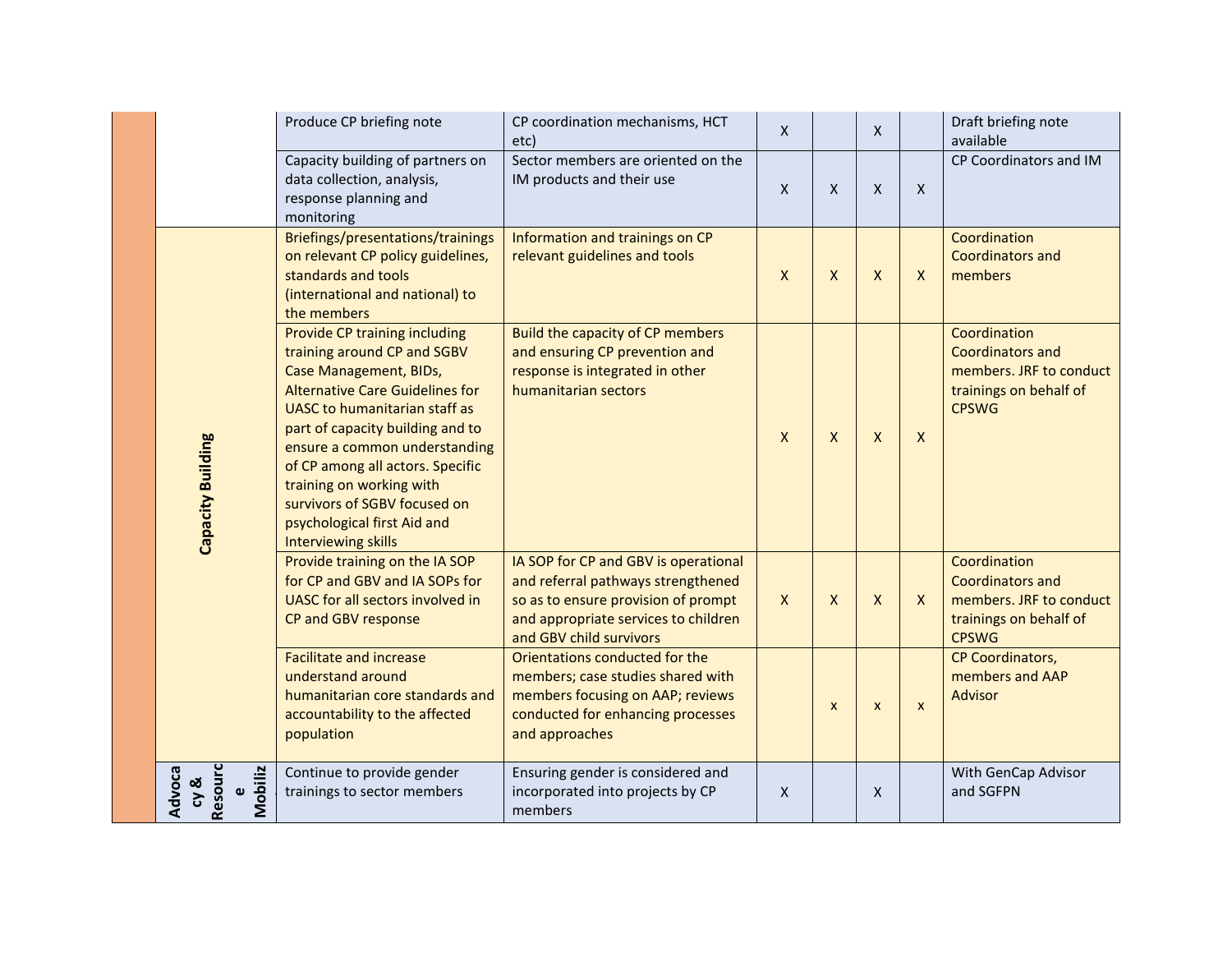|                                  |                                                                                                                                                                                                                            | Advocate with donors, other<br>sectors and key stakeholders to<br>include CP as a key priority for<br>emergency response                                                | Ensure adequate funding for CP is<br>available to respond to humanitarian<br>gaps and needs                                                                                                                                                                  | $\mathsf{x}$                                      | $\pmb{\mathsf{X}}$                           | $\mathsf{X}$              | X                                            | <b>CP Coordinators</b>                                                     |
|----------------------------------|----------------------------------------------------------------------------------------------------------------------------------------------------------------------------------------------------------------------------|-------------------------------------------------------------------------------------------------------------------------------------------------------------------------|--------------------------------------------------------------------------------------------------------------------------------------------------------------------------------------------------------------------------------------------------------------|---------------------------------------------------|----------------------------------------------|---------------------------|----------------------------------------------|----------------------------------------------------------------------------|
|                                  |                                                                                                                                                                                                                            | Advisory role of HPF proposals<br>and liaison with OCHA<br>humanitarian section and other<br>resources for funding                                                      | Ensuring access to humanitarian<br>funding opportunities                                                                                                                                                                                                     | $\mathsf{X}$                                      | $\mathsf{x}$                                 | $\boldsymbol{\mathsf{X}}$ | X                                            | <b>CP Coordinators</b>                                                     |
|                                  |                                                                                                                                                                                                                            | Update members on available<br>funding opportunities                                                                                                                    | CP SWG members updated regularly                                                                                                                                                                                                                             | $\mathsf{X}$                                      | X                                            | X                         | X                                            | <b>CP Coordinators</b>                                                     |
|                                  | Roll out of CP and GBV key<br><b>Communications: IE Materials</b><br>parents/caregivers, other<br>community members and<br>humanitarian workers with<br>and adults                                                         | messages to target children,<br>participation of affected children                                                                                                      | Strengthen the prevention and<br>response to CP: Children's issues are<br>communicated and advocated for<br>with respect to children's dignity to<br>ensure their protection from abuse,<br>violence, neglect and exploitation.<br>Members are provided with | $\mathsf{X}$                                      | $\mathsf{x}$                                 | $\boldsymbol{\mathsf{X}}$ | X                                            | All CP SWG members                                                         |
|                                  |                                                                                                                                                                                                                            | <b>Support community</b><br>mobilization, behavioral change<br>activities and develop/revise IEC<br>materials with the participation<br>of affected children and adults |                                                                                                                                                                                                                                                              | X                                                 | X                                            | X                         | X                                            |                                                                            |
| Cross Sector Collaboration<br>മ് |                                                                                                                                                                                                                            | Support capacity building<br>activities on child protection for<br>ESWG members on CP risks, PSS,<br>IA CP and GBV SOPs and referral<br>systems                         | ESWG members are trained on CP<br>risks, the IA CP and GBV SOPs and<br>referral systems, psychosocial and<br>recreational activities in TLS/CFS,<br>CPMS-Standard 20                                                                                         | $\mathsf{x}$<br>$\mathsf{x}$<br>X<br>$\mathsf{x}$ | Jointly with ESWG (and<br>protection sector) |                           |                                              |                                                                            |
|                                  | Education<br>Quarterly meetings with ESWG<br>to discuss joint initiatives like<br>Makani scale up<br>Key messages for awareness<br>campaigns for education and CP<br>members on the main<br>problems/risks in both sectors | <b>ESWG members and CP SWG</b><br>members meet every quarter to<br>discuss issues affecting all members<br>including Makani, VAC in schools                             | $\mathsf{X}$                                                                                                                                                                                                                                                 | $\mathsf{x}$                                      | $\mathsf{x}$                                 | X                         | Jointly with ESWG (and<br>protection sector) |                                                                            |
|                                  |                                                                                                                                                                                                                            |                                                                                                                                                                         | Amani Campaign and B2L/B2S<br>messages to be used for joint<br>awareness campaigns. Messages are<br>shared widely with members to be<br>used in Makani spaces                                                                                                | $\mathsf{X}$                                      | X                                            | X                         | X                                            | Jointly with CP SWG (and<br>GBV SWG) through the<br>IA project on messages |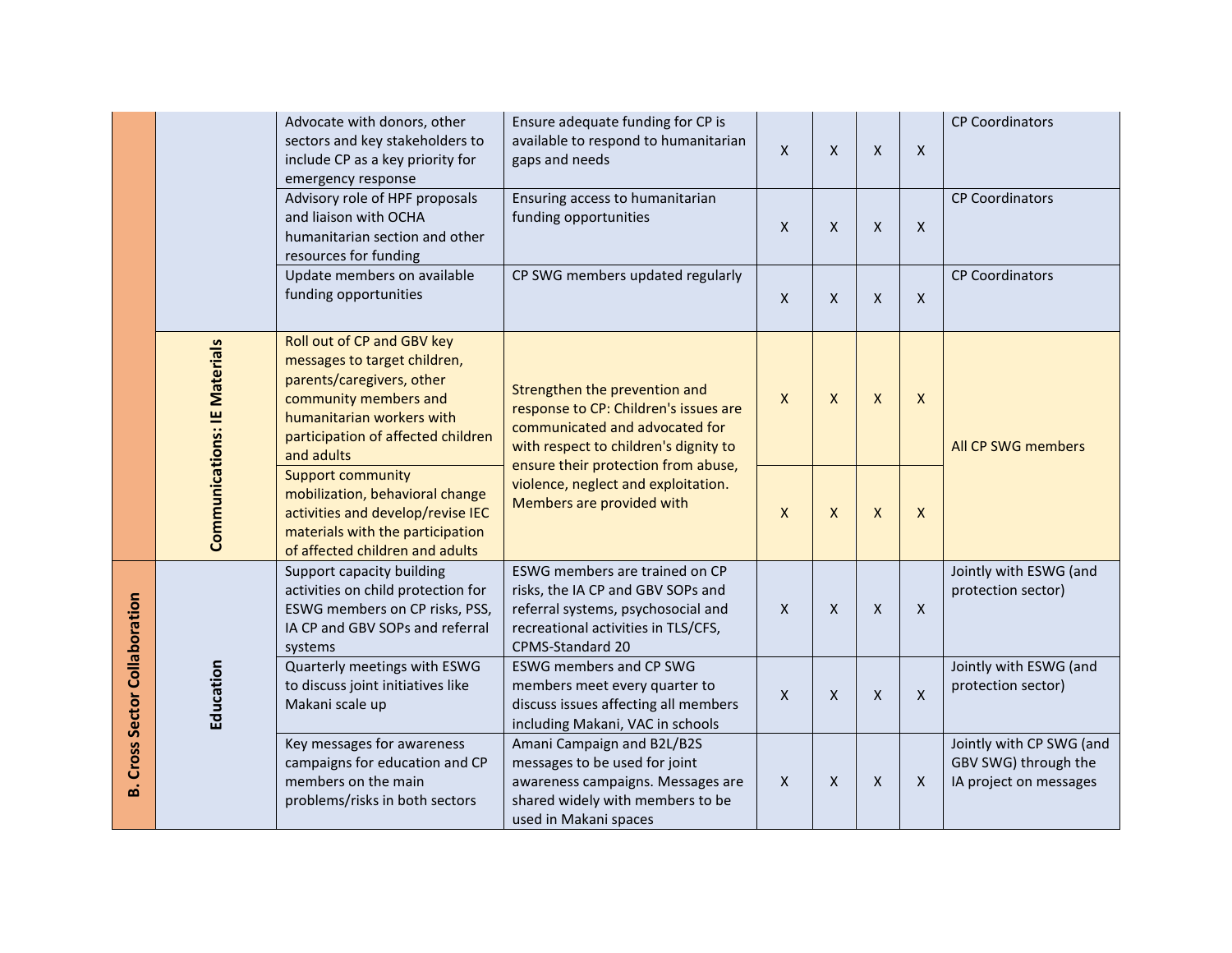|                       | <b>Health</b>                                                             | Finalize the contextualization of<br>Standard 21 of CPMS in<br>humanitarian Action                                                                                                                                            | Ensure key joint actions for both<br>sectors are implemented                                             | $\mathsf{X}$ | $\mathsf{X}$ | X                  | $\mathsf{X}$ | health and CP sector<br>chairs |
|-----------------------|---------------------------------------------------------------------------|-------------------------------------------------------------------------------------------------------------------------------------------------------------------------------------------------------------------------------|----------------------------------------------------------------------------------------------------------|--------------|--------------|--------------------|--------------|--------------------------------|
|                       | and MHPSS SWGs)<br><b>Including GBV</b><br>Protection                     | Provide members of PWG and its<br>sub working groups with CP<br>sector updates, information on<br>new CP policy documents,<br>guidelines and tools                                                                            | Ensuring CP concerns are raised with<br>protection actors                                                | $\mathsf{X}$ | $\mathsf{X}$ | X                  | X            | <b>CP Coordinators</b>         |
|                       | <b>Justice for</b>                                                        | Capacity building and<br>mainstreaming of child                                                                                                                                                                               | Better access to Justice for children                                                                    | $\mathsf{X}$ | X            | X                  | $\mathsf X$  | All CP SWG members             |
|                       | children                                                                  | protection concerns into the<br>national child protection systems<br>and government services                                                                                                                                  | in conflict with the law<br>$\mathsf{X}$                                                                 | X            | $\mathsf{X}$ | $\mathsf{X}$       |              |                                |
|                       | <b>Worst Form of</b><br><b>Child Labor</b><br>(WFCL)                      | Increased prevention and<br>outreach activities, capacity<br>building and mainstreaming of<br>child protection concerns into<br>the humanitarian response and<br>national child protection systems<br>and government services | Reduction of worst form of child<br>labor                                                                | $\mathsf{X}$ | $\mathsf{x}$ | $\mathsf{x}$       | X            | All CP SWG members             |
| <b>Thematic Areas</b> |                                                                           | Form a Task Force to design<br>interventions to be scaled up by<br>partners                                                                                                                                                   | Members implement joint initiatives<br>$\mathsf{X}$<br>X<br>to address child labor                       | X            | X            | All CP SWG members |              |                                |
| ن                     | <b>Children</b><br>associated with<br>armed forces<br>and armed<br>groups | Scale up campaign for the<br>prevention and recruitment of<br>children                                                                                                                                                        | All members of the working group<br>participate actively in the campaign<br>by disseminating messages    | $\mathsf{X}$ | $\mathsf{X}$ | $\times$           | X            | All CP SWG members             |
|                       | <b>Unaccompanied</b><br>and separated<br>children (UASC)                  | Provide multi-sectoral and<br>gender-sensitive case<br>management services for<br>unaccompanied and separated<br>children                                                                                                     | UASC have access to quality multi-<br>sectoral case management services<br>in camps and host communities | $\mathsf{X}$ | $\mathsf{X}$ | X                  | X            | All CP SWG members             |